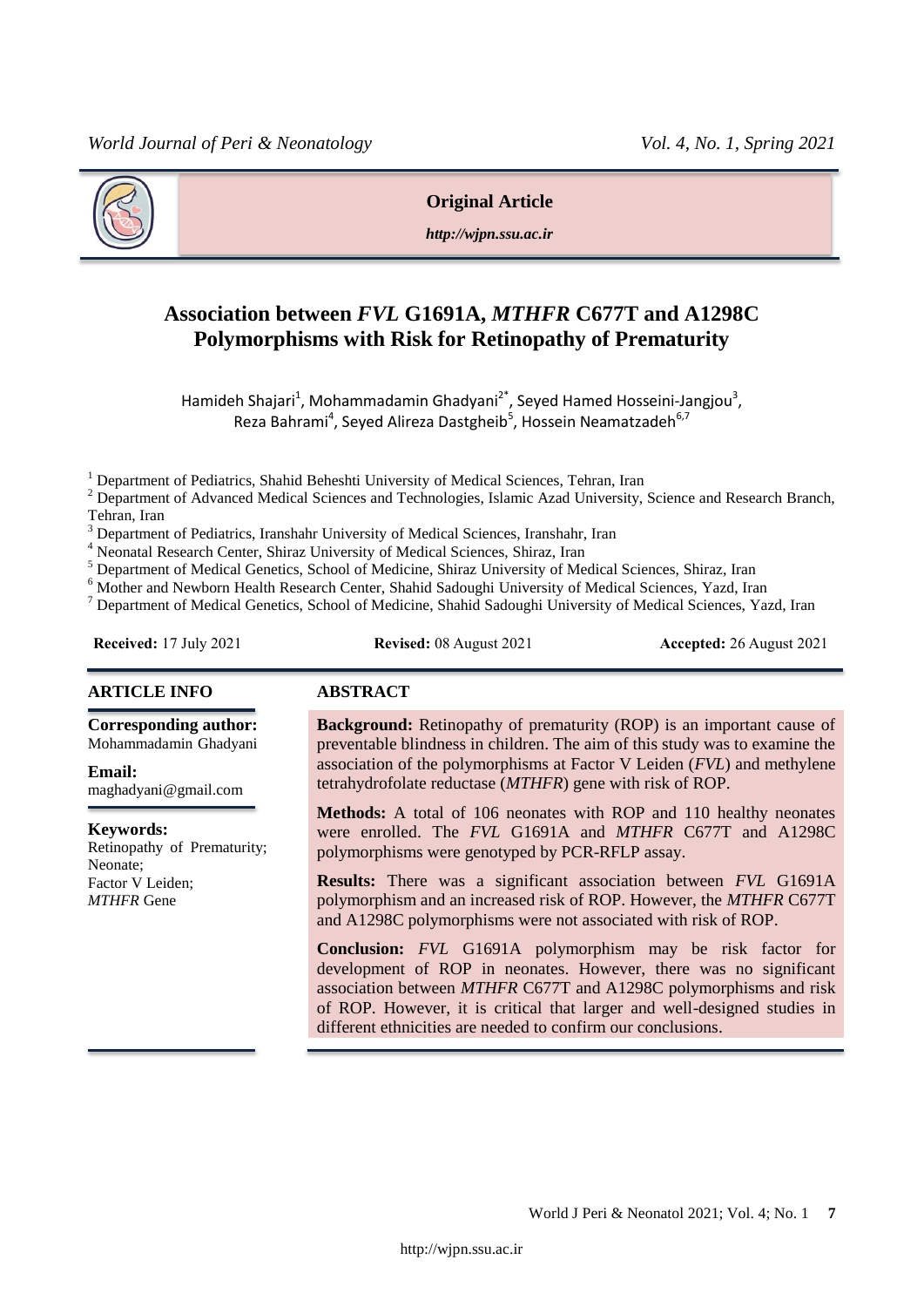## **Introduction**

bnormal development of retinal blood vessels in premature infants leads to a **A**potentially blinding disease named **A** bnormal development of retinal blood vessels in premature infants leads to a potentially blinding disease named retinopathy of prematurity (ROP).<sup>1-3</sup> When Terry described ROP first in 1942, it was termed retrolental fibroplasia. <sup>4</sup> Consequently, 6-18% of all childhood blindness is linked to preterm birth in developed countries.<sup>5</sup> Newborn eye screening provides an opportunity to identify retinal damage, prevent blindness, and have effective treatment.<sup>6,7</sup> The degree of the immaturity of the neonates, race, and ethnicity are major risk factors for ROP.<sup>8,9</sup> Moreover, the availability, access to, and quality of neonatal care are the other factors associated with the frequency and risk of ROP.<sup>10,11</sup> Data from 1354 infants screened for ROP described that Asian and Hispanic neonates were more likely to develop ROP compared with White non-Hispanic neonates, while Black non-Hispanic infants were less likely to develop this disease.<sup>12</sup> In the American guideline, screening is suggested for all infants weighing  $\leq 1500$  g or those with gestational ages ≤30 weeks, as well as those between 1500 and 2000 g or gestational age of >30 weeks with an unstable clinical course, including those requiring cardiorespiratory support or those who are at high risk for ROP.<sup>13,14</sup> ROP has been extensively studied worldwide because of its enormous impact of lifetime vision impairment or blindness on the quality of affected infants' life. $11,15$  It is evident that environmental factors (such as length of stay on a neonatal intensive care unit (NICU), duration of artificial ventilation (AV), administration of postnatal glucocorticoids, duration of oxygen supplementation, and fluctuations in oxygen saturation) contribute to the development of ROP in premature neonates. 16,17

The exact mechanism of ROP is not fully known, but many interacting factors including genetic susceptibility have been identified.<sup>1,18,19</sup> It is recommended that ROP cases are tested

for both inherited and acquired thrombophilia. $20,21$  However, the role of thrombophilic risk factors has become increasingly controversial and there is no sufficient data to understand the role of *FVL* and *MTHFR* genes in the development of ROP.<sup>20</sup> Three common genetic variants including the substitution of arginine by glutamine at amino-acid residue 506 in the *FVL* gene, C to T transition at nt. 677 polymorphism and a G to A transition at position 20210 *MTHFR* may be associated with ROP possibly due to increased plasma homocysteine levels. To date, only two studies have evaluated the association between thrombophilia and ROP risk their results are inconclusive and inconsistent. 20,21 Here, we performed a study to examine the association of *FVL* G1691A, *MTHFR* C677T, and A1298C polymorphisms with susceptibility to ROP in Iranian neonates.

## **Materials and Methods**

*Study Population:* All infants admitted to the neonatal intensive care unit (NICU) from April 2018 to May 2019 for ROP screening were included in the study. A neonatologist and ophthalmologist examine the neonates every 1 to 2 weeks beginning at the  $4<sup>th</sup>$  postnatal week. The maximum ROP stage was evaluated and therapy began after performing an ophthalmology consultation. The study population included 109 neonates with ROP, with a gestational age of 32 weeks or less at birth and birth weight of  $\geq$  1500 grams or less. The control group enrolled 110 healthy infants without ROP. All procedures contributing to this work comply with the ethical standards of the relevant national and institutional committees on human experimentation and with the Declaration of Helsinki.

*DNA Analysis:* We collected and extracted whole blood samples according to the manufacturer's protocol using the QIAamp DNA blood mini kit (Qiagen, Hilden, Germany). We also determined DNA concentration and purity using the NanoDrop ND1000 spectrophotometer (Thermo Fisher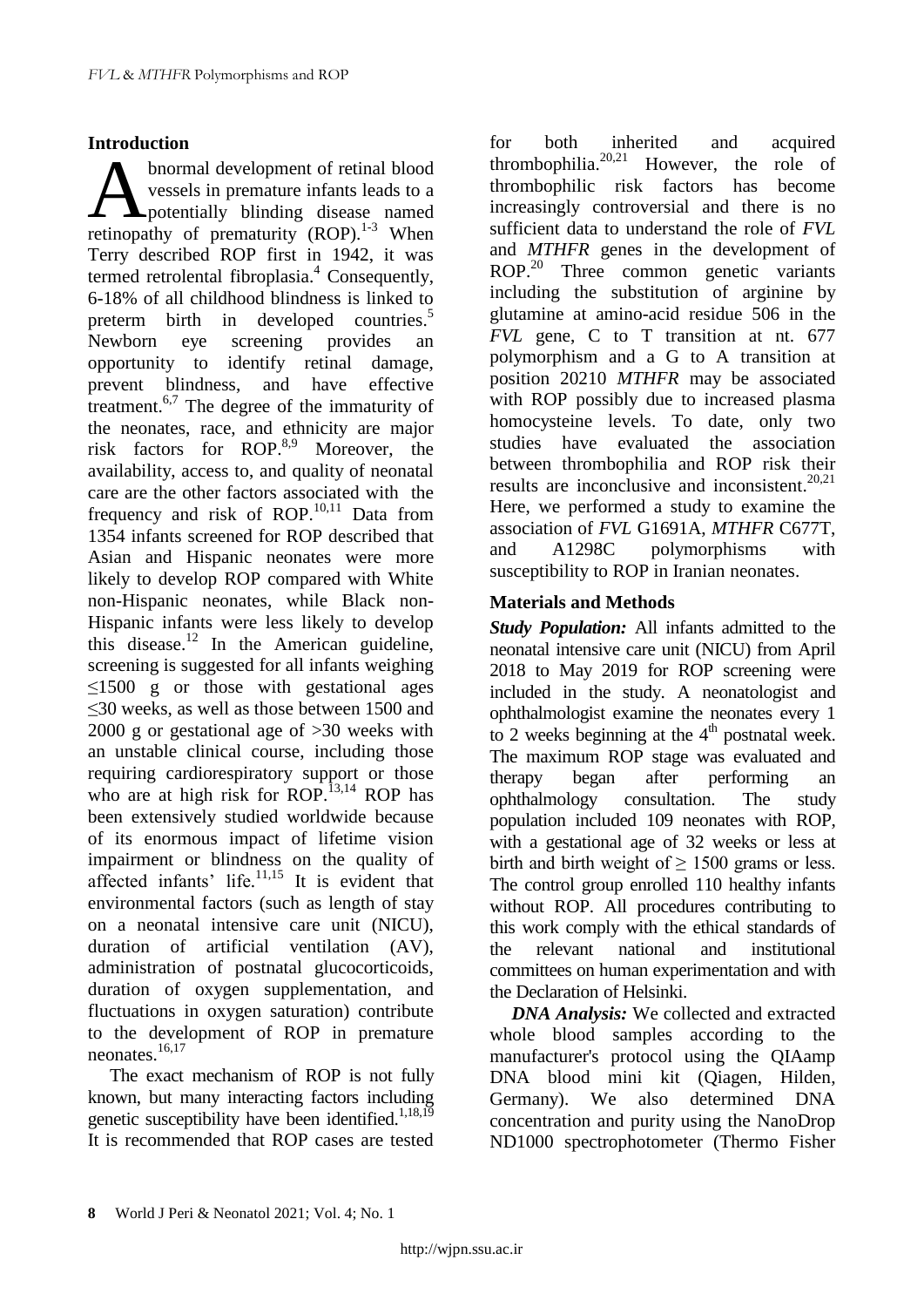Scientific, Waltham, MA, USA). In order to genotyping *FVL* G1691A (rs6025), *MTHFR* C677T (rs1801133), and *MTHFR* A1298C (rs1801131) polymorphisms, we followed the PCR-restriction fragment length polymorphism (PCR-RFLP) technique that has been used previously.<sup>22,23</sup> The DNA obtained from the PCR was cut with restriction enzymes. MnI1 restriction enzyme was used to detect *FVL* rs6025, MspI restriction enzyme for *MTHFR* C677T, and MboII restriction enzyme for *MTHFR* A1298C.

*Statistical Analysis:* All statistical analysis and procedures were performed using the Statistical Package for Social Science (SPSS) version 21 (IBM Corp., Armonk, NY., USA). We computed Hardy-Weinberg equilibrium using Excel-based software for the polymorphisms of *FVL* G1691A, *MTHFR* C677T, and A1298C. The association of *FVL* and *MTHFR* polymorphisms with ROP and healthy neonates was tested using Chi-square or Fisher Exact test. We calculated odds ratios (ORs) and their associated 95% confidence intervals to estimate ROP risk for genotypes FVL G1691A, *MTHFR* C677T, and A1298C polymorphisms. P-value of < 0.05 was considered statistically significant.

#### **Results**

The main characteristics of the neonates with ROP and healthy controls are presented in Table 1. The study included 106 neonates with ROP (gestational age:  $28 \pm 3.8$  weeks) and 110 healthy neonates (gestational age:  $30.81 \pm 3.12$  weeks). The genotype frequencies of the *FVL* G1691A, *MTHFR* C677T, and A1298C polymorphisms are shown in Table 2. The genotype frequencies of *MTHFR* polymorphisms for the control group were in accordance to Hardy-Weinberg equilibrium (P =  $0.365$ ; and P =  $0.750$ , respectively), except for  $FVL$  ( $P = 0.013$ ).

The *MTHFR* C677T genotypes in neonates with ROP were 42.5% CC, 43.3% CT and 13.2% TT, while in healthy neonates consisted of 39.1% CC, 50.0% CT and 10.9% TT. Frequency of mutant allele (T) was

35.4% in neonates with ROP and 35.9% in healthy neonates.

**Table 1.** Demographic and Clinical Characteristics of Enrolled Infants

| <b>Variables</b>       | <b>ROP</b>  | Control     | P     |  |  |  |  |
|------------------------|-------------|-------------|-------|--|--|--|--|
|                        | $(n = 106)$ | $(n = 110)$ |       |  |  |  |  |
| Gender                 |             |             |       |  |  |  |  |
| Males                  | 50 (47.2)   | 63 (57.3)   | 0.137 |  |  |  |  |
| Females                | 56 (52.8)   | 47 (42.7)   |       |  |  |  |  |
| Gestational Age (week) |             |             |       |  |  |  |  |
| $\leq$ 28              | 49 (46.2)   | 51 (46.4)   | 0.983 |  |  |  |  |
| > 28                   | 57 (53.7)   | 59 (53.6)   |       |  |  |  |  |
| Birth weight (gram)    |             |             |       |  |  |  |  |
| $\leq 1500$            | 51 (48.1)   | 56 (50.9)   | 0.681 |  |  |  |  |
| >1500                  | 55 (51.9)   | 54 (49.1)   |       |  |  |  |  |
|                        |             |             |       |  |  |  |  |

There was no significant association between TC (OR =  $0.797$ , 95% CI = 0.466-1.361,  $P = 0.405$  and TT (OR = 1.243, 95%)  $CI = 0.543 - 2.827$ ,  $P = 0.604$ ) polymorphisms at C677T polymorphism and an increased risk of ROP (Table 2). Moreover, the *MTHFR* A1298C genotypes in neonates with ROP were 36.8% AA, 49.1% AC and 14.1% CC, while in healthy neonates consisted of 32.2% AA, 46.4% AC and 16.4% CC. Frequency of mutant allele (C) was 38.7% in neonates with ROP and 39.6% in healthy neonates. There were no significant differences in the distribution of AC  $(OR = 1.114, 95\% \text{ CI} = 0.653 - 1.901, P = 0.692)$ and CC (OR =  $0.842$ , 95% CI =  $0.400 - 1.773$ , P = 0.652) A1298C polymorphisms at *MTHFR* gene and an increased risk of ROP (Table 2).

For *FVL* G1691A polymorphism, GG, GA, and AA genotypes were found in 37.7%, 44.36%, and 17.9% in neonates with ROP, respectively. GG, GA, and AA genotypes were found in 56.4%, 30.9%, and 12.7% of healthy neonates, respectively. In neonates with ROP, mutant allele frequency (A) was 40.1%, compared to 44.6% in healthy neonates. There were significant differences in the distribution of heterozygote genotype (GA) of *FVL* G1691A polymorphism  $(OR = 1.781, 95\% \text{ CI} = 1.020-3.108,$  $P = 0.042$ ) between neonates with ROP and healthy controls (Table 2).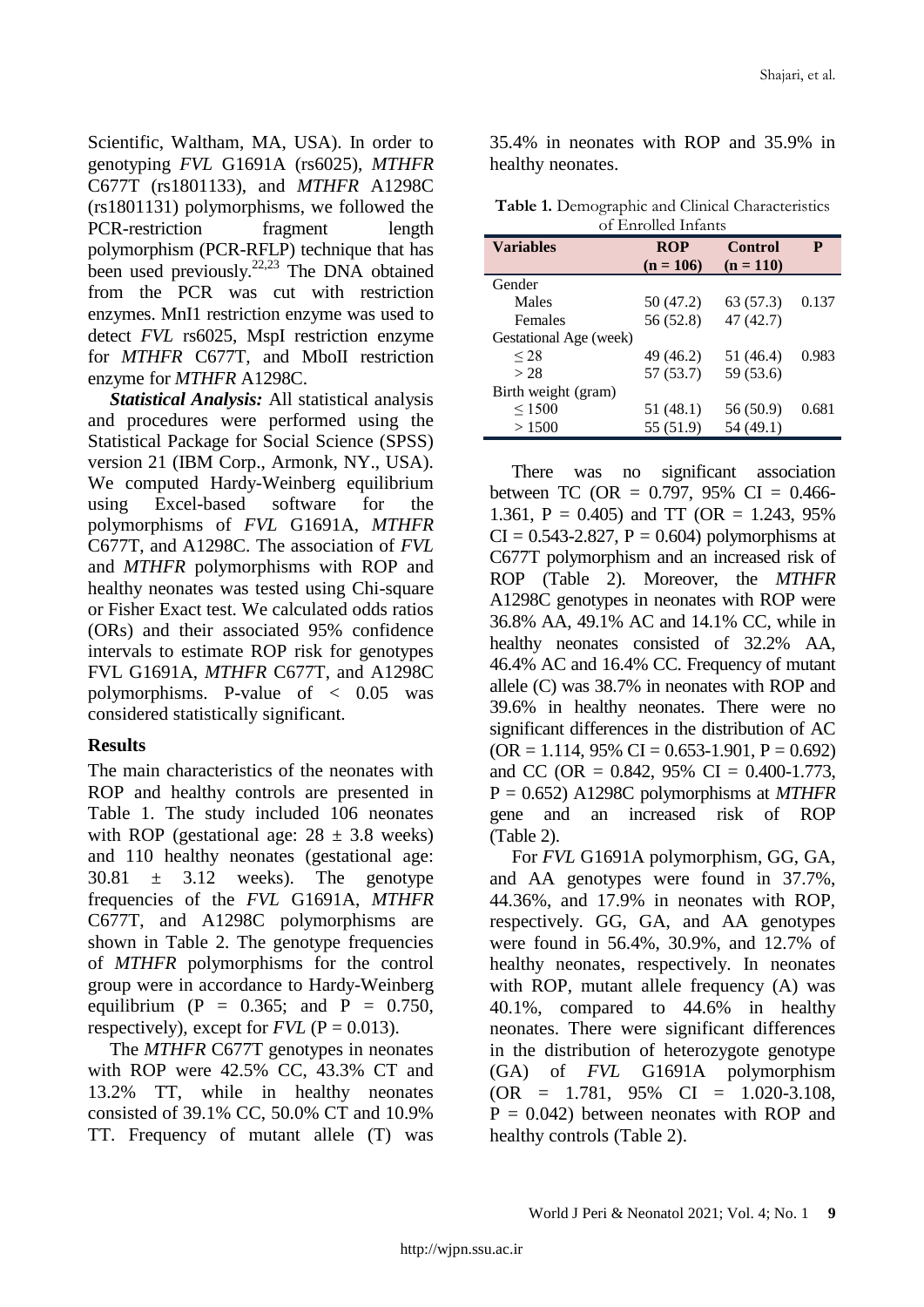| Polymorphism       | ROP $(n = 106)$ | Control $(n = 110)$ | <b>Odds Ratio</b> |             | P     |
|--------------------|-----------------|---------------------|-------------------|-------------|-------|
|                    |                 |                     | <b>OR</b>         | 90% CI      |       |
| <b>MTHFR C677T</b> |                 |                     |                   |             |       |
| Genotypes          |                 |                     |                   |             |       |
| CC                 | 45(42.5)        | 43 (39.1)           | Ref.              |             |       |
| CT                 | 47 (43.3)       | 55(50.0)            | 0.797             | 0.466-1.361 | 0.405 |
| TT                 | 14(13.2)        | 12(10.9)            | 1.243             | 0.543-2.827 | 0.604 |
| Alleles            |                 |                     |                   |             |       |
| $\mathcal{C}$      | 137 (64.6)      | 141(64.1)           | Ref.              |             |       |
| T                  | 75 (35.4)       | 79 (35.9)           | 0.977             | 0.659-1.449 | 0.908 |
| MTHFR A1298C       |                 |                     |                   |             |       |
| Genotypes          |                 |                     |                   |             |       |
| AA                 | 39(36.8)        | 41(32.2)            | Ref.              |             |       |
| AC                 | 52 (49.1)       | 51 (46.4)           | 1.114             | 0.653-1.901 | 0.692 |
| CC                 | 15(14.1)        | 18(16.4)            | 0.842             | 0.400-1.773 | 0.652 |
| Alleles            |                 |                     |                   |             |       |
| A                  | 130(61.3)       | 133 (60.4)          | Ref.              |             |       |
| $\mathcal{C}$      | 82 (38.7)       | 87 (39.6)           | 0.964             | 0.665-1.419 | 0.854 |
| <b>FVL G1691A</b>  |                 |                     |                   |             |       |
| GG                 | 40 (37.7)       | 62(56.4)            | Ref.              |             |       |
| GA                 | 47 (44.3)       | 34 (30.9)           | 1.781             | 1.020-3.108 | 0.042 |
| AA                 | 19 (17.9)       | 14(12.7)            | 1.498             | 0.708-3.167 | 0.291 |
| Alleles            |                 |                     |                   |             |       |
| G                  | 127 (59.9)      | 122(55.4)           | Ref.              |             |       |
| A                  | 85 (40.1)       | 98 (44.6)           | 0.833             | 0.569-1.221 | 0.349 |

**Table 2.** Distribution of *MTHFR* and *FVL* Polymorphisms in ROP Cases and Healthy Neonates

OR: Odds Ratio; CI: Confidence Interval

### **Discussion**

ROP is a multifactorial disease characterized by abnormal retinal vessel growth that can lead to blindness in infants. <sup>24</sup> ROP is a multifactorial and complex disorder with the involvement of genetic and environmental factors. There are well-established observations that support a genetic influence on the development of ROP. 25-27 The incidence and severity of this disease are inversely related to gestational age and birth weight. There is no exact incidence for ROP among Iranian neonates because no large, multicenter prospective studies have been performed. However, in a meta-analysis including 18,000 premature infants, the prevalence of ROP was reported to be 23.5% in Iran.<sup>28,29</sup> For the first time, a study is assessing the association between specific *MTHFR* and *FVL* polymorphisms and ROP among Iranian neonates. *MTHFR* is a vital enzyme involved in folate metabolism which catalyzes the conversion of 5,10methylenetetrahydrofolate to 5-methylenetetrahydrofolate, the circulatory form of folate. 30-32 Several epidemiological studies revealed that the *MTHFR* polymorphisms may increase the risk of negative pregnancy outcomes and baby birth weights.<sup>22,33-35</sup> Our results showed that the *MTHFR* C677T and A1298C polymorphisms did not significantly associate with an increased risk of ROP in our population. This study evaluated the alteration in the *MTHFR* gene and its association in predisposition to ROP in the Iranian population. To date, only two studies evaluated the association in Israeli and Turkish populations, and our results are consistent with those studies. In 2003, Kenet et al., evaluated the relationship of genetic prothrombotic markers including *FVL*, *MTHFR*, and FIIG20210A genes and their plasma levels with neonatal complications in preterm infants. They have revealed that preterm infants with thrombophilia are not at increased risk for developing neonatal complications. Moreover, their results did not show a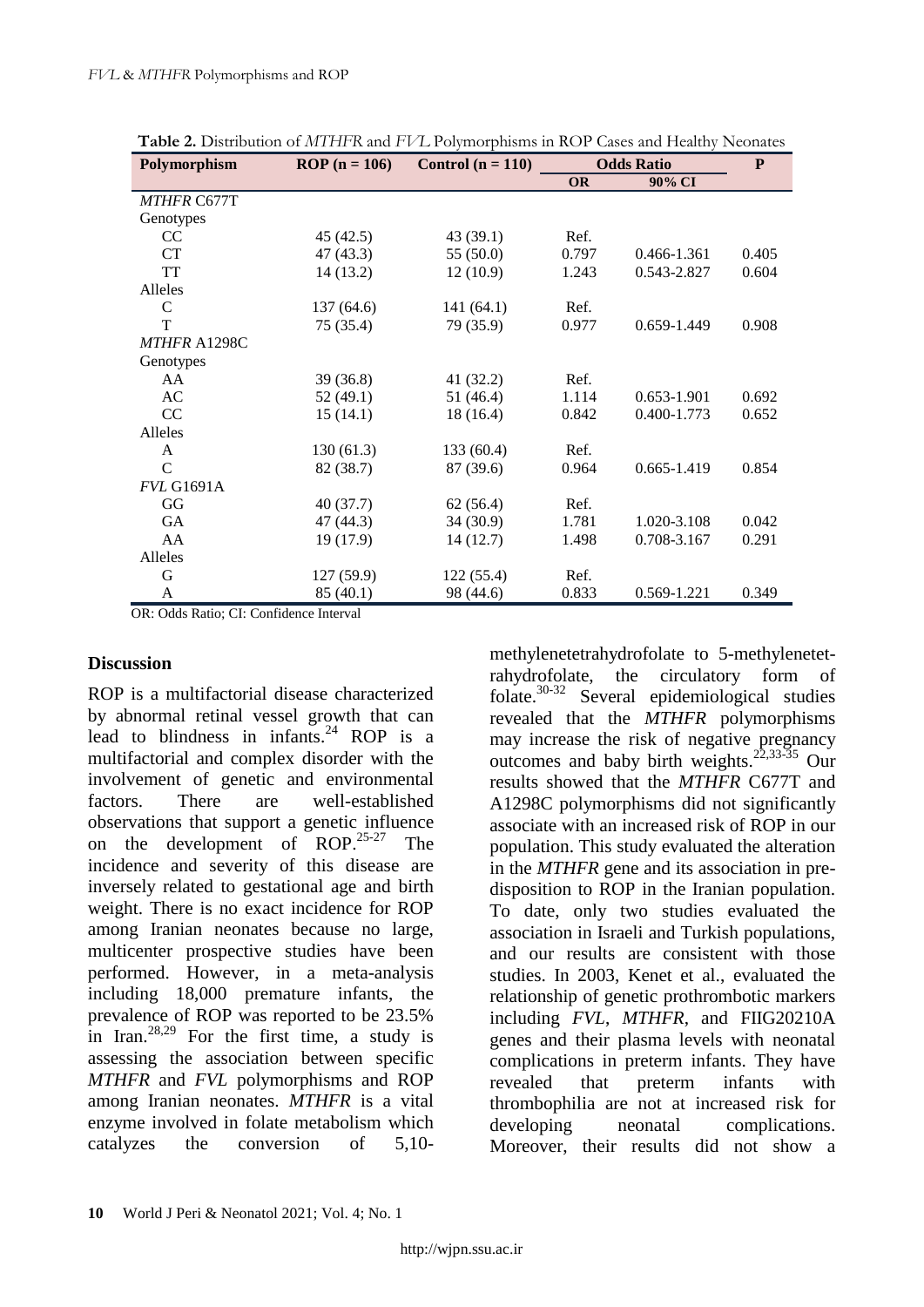significant association between *MTHFR* 677 polymorphism and an increased risk of ROP.<sup>20</sup> In 2015, Aydin et al., have performed a study to assess the association of *MTHFR* C677T and A1298C polymorphisms with the development of ROP in a Turkish population. Similarly, they have found that both *MTHFR* C677T and A1298C polymorphisms were not significantly associated with the risk of ROP.<sup>21</sup> However, Tiwari et al., revealed that *MTHFR* C677T polymorphism was an evident genetic risk factor associated with the susceptibility of preterm delivery, negative pregnancy outcome, and low birth weight (LBW) in Northeast Indian population.<sup>33</sup>

There are several shreds of evidence that show acquired and inherited *FVL* mutation have been associated with adverse pregnancy outcomes, such as thrombosis, recurrent pregnancy loss, and placenta-mediated outcomes, such as placental abruption, preeclampsia, gestational age, and preterm birth. 35,36 Our data showed a significant association between heterozygote genotype of *FVL* G1691A polymorphism with risk of ROP. Similarly, Aydin et al., found that the prevalence of *FVL* G1691A polymorphism (16.3%) was higher in neonate ROP than healthy neonates in the Turkish population. Thus, they suggested that the *FVL* G1691A polymorphism was significantly associated with ROP risk in the Turkish population.<sup>21</sup> We found that the frequency of *FVL* mutation was 40.1% in patients with ROP neonates and that the incidence was less than healthy  $(44.6\%)$ . Kenet et al.,<sup>20</sup> showed that 2.4% of ROP neonates had heterozygous *FVL* G1691A polymorphism in an Israeli cohort and Kleinberg et al., reported that 4% of advanced ROP (stage 4 and 5) cases were heterozygous for *FVL* G1691A polymorphism in an Indian cohort. Their results described that *FVL* G1691A polymorphism was not a major risk factor for ROP development.<sup>37</sup> However, Kleinberg et al., found that the *FVL* G1691A polymorphism may be associated with other additive factors as might be expected for a complex genetic trait.<sup>37</sup>

## **Conclusion**

In summary, our results showed that *FVL* G1691A polymorphism may serve as predisposing factors of ROP in our population. However, *MTHFR* C677T and A1298C polymorphisms were not significantly associated with an increased risk of ROP. Due to the limited sample size in this study, it is critical that larger and welldesigned studies in different ethnicities are needed to confirm our conclusions.

## **Conflict of Interests**

Authors have no conflict of interests.

#### **Acknowledgments**

The authors thank the editors and the anonymous reviewers for insightful suggestions on this study.

**How to Cite:** Shajari H, Ghadyani M, Hosseini-Jangjou SH, Bahrami R, Dastgheib SA, Neamatzadeh H. Association between *FVL* G1691A, *MTHFR* C677T and A1298C Polymorphisms with Risk for Retinopathy of Prematurity. World J Peri & Neonatol 2021; 4(1): 7-13.

DOI: 10.18502/wjpn.v4i1.7540

#### **References**

- 1. Gohari M, Dastgheib SA, Noorishadkam M, Lookzadeh MH, Mirjalili SR, Akbarian-Bafghi MJ, et al. Association of eNOS and ACE polymorphisms with retinopathy of prematurity: A systematic review and meta-analysis. Fetal Pediatr Pathol 2020; 39(4): 334-45.
- 2. Jefferies AL, Canadian Paediatric Society, Fetus and Newborn Committee. Retinopathy of prematurity: An update on screening and management. Paediatr Child Health 2016; 21(2): 101-8.
- 3. Dastgheib SA, Najafi F, Shajari A, Bahrami R, Asadian F, Sadeghizadeh-Yazdi J, et al. Association of plasminogen activator inhibitor-1 4G5G Polymorphism with risk of diabetic nephropathy and retinopathy: a systematic review and meta-analysis. J Diabetes Metab Disord 2020; 19(2): 2005-16.
- 4. Shah PK, Prabhu V, Karandikar SS, Ranjan R, Narendran V, Kalpana N. Retinopathy of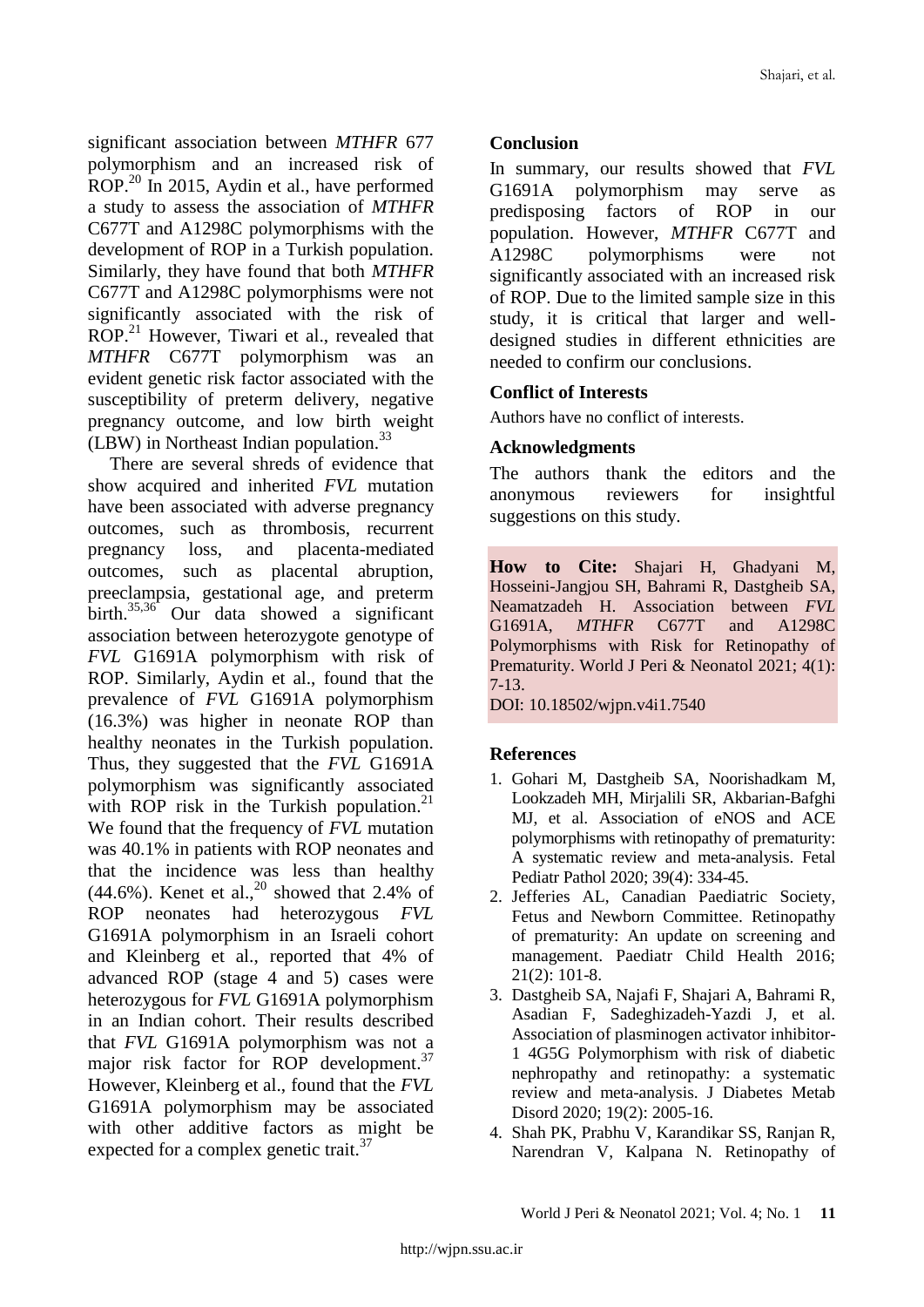prematurity: Past, present and future. World J Clin Pediatr 2016; 5(1): 35-46.

- 5. Hakeem A, Mohamed GB, Othman MF. Retinopathy of prematurity: A study of prevalence and risk factors. Middle East Afr J Ophthalmol 2012; 19(3): 289-94.
- 6. Vashist P, Singh S, Gupta N, Saxena R. Role of early screening for diabetic retinopathy in patients with diabetes mellitus: An overview. Indian J Community Med 2011; 36(4): 247-52.
- 7. Al Amro SA, Al Aql F, Al Hajar S, Al Dhibi H, Al Nemri A, Mousa A, et al. Practical guidelines for screening and treatment of retinopathy of prematurity in Saudi Arabia. Saudi J Ophthalmol 2018; 32(3): 222-6.
- 8. Kim SJ, Port AD, Swan R, Campbell JP, Chan RVP, Chiang MF. Retinopathy of prematurity: a review of risk factors and their clinical significance. Surv Ophthalmol 2018; 63(5): 618-37.
- 9. Jayadev C, Vinekar A, Bharamshetter R, Mangalesh S, Rao H, Dogra M, et al. Retinal immaturity at first screening and retinopathy of prematurity: Image-based validation of 1202 eyes of premature infants to predict disease progression. Indian J Ophthalmol 2019; 67(6): 846-53.
- 10.Blencowe H, Lawn JE, Vazquez T, Fielder A, Gilbert C. Preterm-associated visual impairment and estimates of retinopathy of prematurity at regional and global levels for 2010. Pediatr Res 2013; 74 Suppl 1(Suppl 1): 35-49.
- 11.Akkawi MT, Shehadeh MM, Shams ANA, Al-Hardan DM, Omar LJ, Almahmoud OH, et al. Incidence and risk factors of retinopathy of prematurity in three neonatal intensive care units in Palestine. BMC Ophthalmol 2019; 19(1): 189.
- 12.Port AD, Chan RVP, Ostmo S, Choi D, Chiang MF. Risk factors for retinopathy of prematurity: insights from outlier infants. Graefes Arch Clin Exp Ophthalmol 2014; 252(10): 1669-77.
- 13.Khorshidifar M, Nikkhah H, Ramezani A, Entezari M, Daftarian N, Norouzi H, et al. Incidence and risk factors of retinopathy of prematurity and utility of the national screening criteria in a tertiary center in Iran. Int J Ophthalmol 2019; 12(8): 1330-6.
- 14.Fierson WM, AMERICAN ACADEMY OF PEDIATRICS Section on Ophthalmology,

American Academy of Ophthalmology, American Association for Pediatric Ophthalmology and Strabismus, American Association of Certified Orthoptists. Screening examination of premature infants for retinopathy of prematurity. Pediatrics 2018; 142(6): e20183061.

- 15.Freitas AM, Mörschbächer R, Thorell MR, Rhoden EL. Incidence and risk factors for retinopathy of prematurity: A retrospective cohort study. Int J Retina Vitreous 2018; 4(1): 20.
- 16.Behrman RE, Butler AS. Mortality and acute complications in preterm infants. In: Institute of Medicine, Board on Health Sciences Policy, Committee on Understanding Premature Birth and Assuring Healthy Outcomes, editor. Preterm birth: Causes, consequences, and prevention. Washington, DC: National Academies Press; 2007.
- 17.Liu PM, Fang PC, Huang C Bin, Kou HK, Chung MY, Yang YH, et al. Risk factors of retinopathy of prematurity in premature infants weighing less than 1600 g. Am J Perinatol. 2005; 22(2): 115-20.
- 18.Coats DK. Retinopathy of prematurity: Involution, factors predisposing to retinal detachment, and expected utility of preemptive surgical reintervention. Trans Am Ophthalmol Soc 2005; 103: 281-312.
- 19.Gohari M, Bahrami R, Dastgheib SA, Lookzadeh MH, Noorishadkam M, Mirjalili SR, et al. An updated and comprehensive meta-analysis of association between VEGA -  $634G > C$ ,  $-460T > C$ ,  $+405G > C$  and  $+936C$ > T polymorphisms and retinopathy of prematurity risk. Fetal Pediatr Pathol 2021; 40(3): 233-49.
- 20.Kenet G, Maayan-Metzger A, Rosenberg N, Sela B-A, Mazkereth R, Ifrah A, et al. Thrombophilia does not increase risk for neonatal complications in preterm infants. Thromb Haemost 2003; 90(5): 823-8.
- 21.Aydin H, Gunay M, Celik G, Gunay BO, Aydin UT, Karaman A. Evaluation of Factor V Leiden, Prothrombin G20210A, MTHFR C677T and MTHFR A1298C gene polymorphisms in retinopathy of prematurity in a Turkish cohort. Ophthalmic Genet 2016; 37(4): 415-8.
- 22.Sadeghiyeh T, Dastgheib SA, Lookzadeh MH, Noori-Shadkam M, Akbarian-Bafghi MJ, Zare-Shehneh M, et al. Association of MTHFR